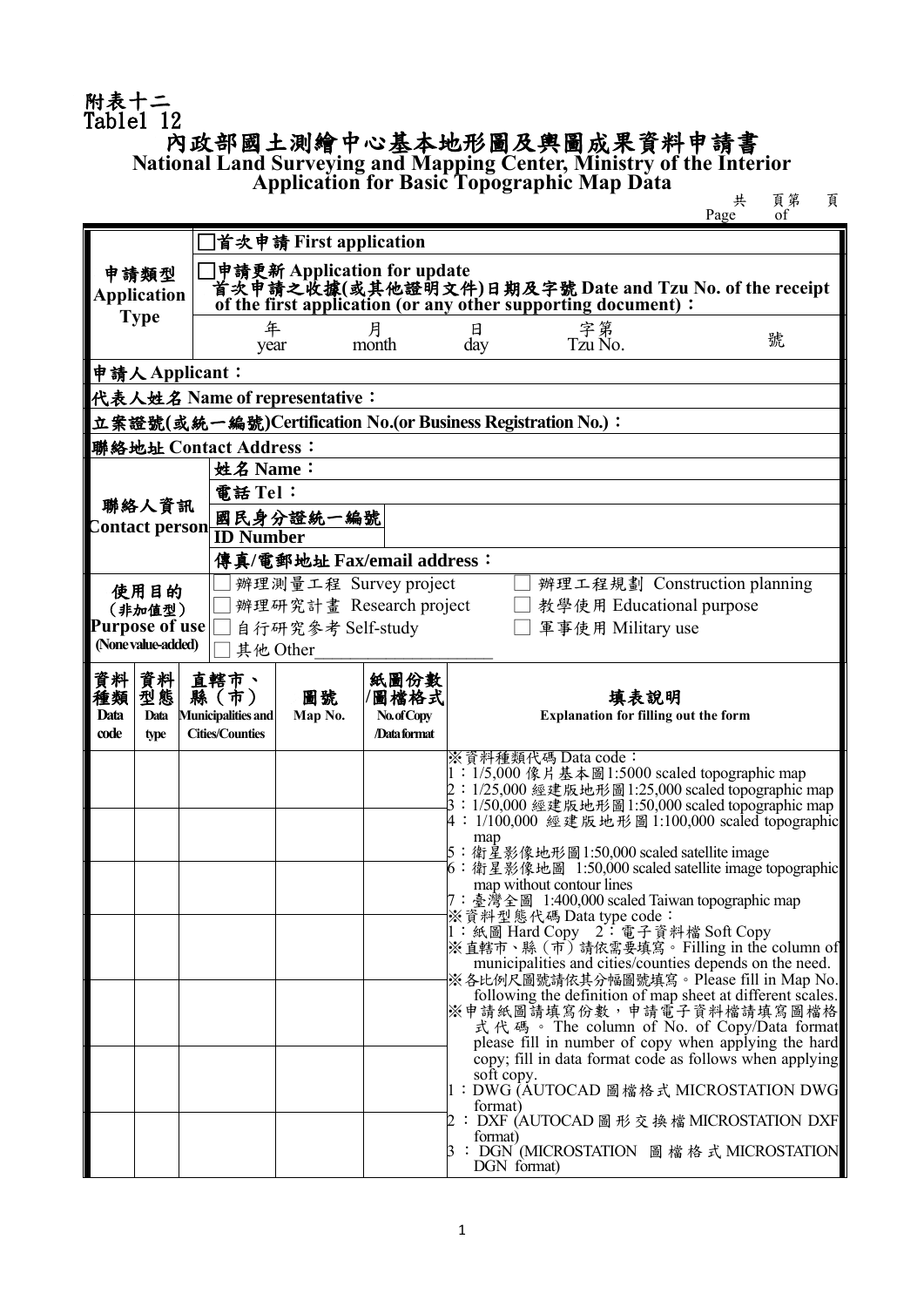|                                                                                                                                                                                                       |                                                                                                                                                                                                                                      |               | data.               | 4:SHP (ARCVIEW 圖檔格式Shapefile)<br>※機關或團體應填代表人姓名;團體申請應填立案證<br>號。Where an applicant is an institution or organization,<br>the name of its representative shall be specified in the<br>application form. Where<br>organization, its certification no. shall be specified in<br>the application form.<br>※紙圖不提供申請更新之優惠規費。The preferential fee <br>does not apply to the application for update of hard copy<br>※申請更新者應檢附首次申請時掣發之收據或其他證明<br>文件影本,並請勾選申請更新及填寫前開收據或文<br>件之日期及字號。An applicant applying for update<br>shall attach the receipt of the first application or copy of<br>any other supporting document, tick the box of<br>application for update and fill out the date and Tzu No.<br>of the above receipt or document. | an applicant   | <b>1S</b><br>an |  |  |
|-------------------------------------------------------------------------------------------------------------------------------------------------------------------------------------------------------|--------------------------------------------------------------------------------------------------------------------------------------------------------------------------------------------------------------------------------------|---------------|---------------------|-----------------------------------------------------------------------------------------------------------------------------------------------------------------------------------------------------------------------------------------------------------------------------------------------------------------------------------------------------------------------------------------------------------------------------------------------------------------------------------------------------------------------------------------------------------------------------------------------------------------------------------------------------------------------------------------------------------------------------|----------------|-----------------|--|--|
|                                                                                                                                                                                                       | 資料使用注意事項 Important notes for use of data :                                                                                                                                                                                           |               |                     |                                                                                                                                                                                                                                                                                                                                                                                                                                                                                                                                                                                                                                                                                                                             |                |                 |  |  |
|                                                                                                                                                                                                       | 1.申請人應依申請目的使用資料,不得移作申請目的外之使用。An applicant shall use the data pursuant to the                                                                                                                                                         |               |                     |                                                                                                                                                                                                                                                                                                                                                                                                                                                                                                                                                                                                                                                                                                                             |                |                 |  |  |
|                                                                                                                                                                                                       | purpose of the application and may not use the data outside the scope of the purpose specified in the application.                                                                                                                   |               |                     |                                                                                                                                                                                                                                                                                                                                                                                                                                                                                                                                                                                                                                                                                                                             |                |                 |  |  |
|                                                                                                                                                                                                       | 2.非經本中心書面許可,申請人不得自行重製或交付他人使用,亦不得以附加或改良資料為由,自行重製                                                                                                                                                                                      |               |                     |                                                                                                                                                                                                                                                                                                                                                                                                                                                                                                                                                                                                                                                                                                                             |                |                 |  |  |
|                                                                                                                                                                                                       | 或交付他人使用。Without the NLSC's written consent, an applicant may not duplicate the data or deliver the data<br>to a third party for use, or duplicate the data or deliver the data to a third party for use for the purpose of adding or |               |                     |                                                                                                                                                                                                                                                                                                                                                                                                                                                                                                                                                                                                                                                                                                                             |                |                 |  |  |
| modifying the data.                                                                                                                                                                                   |                                                                                                                                                                                                                                      |               |                     |                                                                                                                                                                                                                                                                                                                                                                                                                                                                                                                                                                                                                                                                                                                             |                |                 |  |  |
|                                                                                                                                                                                                       | 3. 申請人將資料委託處理時,應於申請書備註欄載明,委託事務完畢後,應將資料收回,受託人不得留                                                                                                                                                                                      |               |                     |                                                                                                                                                                                                                                                                                                                                                                                                                                                                                                                                                                                                                                                                                                                             |                |                 |  |  |
|                                                                                                                                                                                                       | $\hat{A}$ • Where an applicant entrusts the data to a mandatory, the applicant shall specify such mandate in the remarks                                                                                                             |               |                     |                                                                                                                                                                                                                                                                                                                                                                                                                                                                                                                                                                                                                                                                                                                             |                |                 |  |  |
|                                                                                                                                                                                                       | column of the application form and collect the data from the mandatory, who is not allowed to keep a copy of such                                                                                                                    |               |                     |                                                                                                                                                                                                                                                                                                                                                                                                                                                                                                                                                                                                                                                                                                                             |                |                 |  |  |
|                                                                                                                                                                                                       | data in any form, after the mandate completes.<br>4.申請使用限制公開測繪成果者應指定專人保管,列入移交,不得自行複製或交付他人使用,非經原機密                                                                                                                                    |               |                     |                                                                                                                                                                                                                                                                                                                                                                                                                                                                                                                                                                                                                                                                                                                             |                |                 |  |  |
|                                                                                                                                                                                                       | 等級核定機關同意不得攜出或傳遞至國外。The applicant must designate a person to take care of the availability                                                                                                                                            |               |                     |                                                                                                                                                                                                                                                                                                                                                                                                                                                                                                                                                                                                                                                                                                                             |                |                 |  |  |
|                                                                                                                                                                                                       | restricted surveying and mapping data. All custodians shall be included in the handover record. The data should be                                                                                                                   |               |                     |                                                                                                                                                                                                                                                                                                                                                                                                                                                                                                                                                                                                                                                                                                                             |                |                 |  |  |
|                                                                                                                                                                                                       | devolved and should not be duplicated or transferred. Without obtaining the approval from the original approved<br>unit of the confidential level, the data can't be carried or delivered overseas.                                  |               |                     |                                                                                                                                                                                                                                                                                                                                                                                                                                                                                                                                                                                                                                                                                                                             |                |                 |  |  |
|                                                                                                                                                                                                       | 5.資料使用若涉及著作權、國家安全等相關觸法情事,概由申請人自負所有民事及刑事責任。An applicant                                                                                                                                                                               |               |                     |                                                                                                                                                                                                                                                                                                                                                                                                                                                                                                                                                                                                                                                                                                                             |                |                 |  |  |
|                                                                                                                                                                                                       | shall be fully and solely responsible for all civil and criminal liabilities if the applicant's use of the data infringes                                                                                                            |               |                     |                                                                                                                                                                                                                                                                                                                                                                                                                                                                                                                                                                                                                                                                                                                             |                |                 |  |  |
|                                                                                                                                                                                                       | upon copyright or national security.                                                                                                                                                                                                 |               |                     |                                                                                                                                                                                                                                                                                                                                                                                                                                                                                                                                                                                                                                                                                                                             |                |                 |  |  |
| 6.申請人如對交付之資料有疑義,應於資料交付起七日內檢附收據提出疑義,由本中心查明處理,逾期不                                                                                                                                                       |                                                                                                                                                                                                                                      |               |                     |                                                                                                                                                                                                                                                                                                                                                                                                                                                                                                                                                                                                                                                                                                                             |                |                 |  |  |
| 予受理;倘申請人以掃描、影印、翻拍或數化等方式使用紙圖,本中心對其品質不負保證,亦不受理疑義<br>退費 • Where an applicant has any doubt regarding the delivered data, the applicant shall raise the doubt to the                                      |                                                                                                                                                                                                                                      |               |                     |                                                                                                                                                                                                                                                                                                                                                                                                                                                                                                                                                                                                                                                                                                                             |                |                 |  |  |
| NLSC for examination by submitting the receipt within seven days after the delivery of such data, or otherwise the                                                                                    |                                                                                                                                                                                                                                      |               |                     |                                                                                                                                                                                                                                                                                                                                                                                                                                                                                                                                                                                                                                                                                                                             |                |                 |  |  |
| NLSC will not answer the case if the applicant fails to do so within the stipulated time limit. If the hard copy data is                                                                              |                                                                                                                                                                                                                                      |               |                     |                                                                                                                                                                                                                                                                                                                                                                                                                                                                                                                                                                                                                                                                                                                             |                |                 |  |  |
| scanned, copied, remade or digitized, the quality will not be guaranteed and the refund will not be accepted.                                                                                         |                                                                                                                                                                                                                                      |               |                     |                                                                                                                                                                                                                                                                                                                                                                                                                                                                                                                                                                                                                                                                                                                             |                |                 |  |  |
| 7.本申請書依測繪成果申請使用辦法蒐集個人資料,僅供本申請使用,不作為其他用途。Personal<br>information gathered in accordance with "Regulations of surveying and mapping data application", is just for the                                  |                                                                                                                                                                                                                                      |               |                     |                                                                                                                                                                                                                                                                                                                                                                                                                                                                                                                                                                                                                                                                                                                             |                |                 |  |  |
|                                                                                                                                                                                                       | use of this application only, not for other purposes.                                                                                                                                                                                |               |                     |                                                                                                                                                                                                                                                                                                                                                                                                                                                                                                                                                                                                                                                                                                                             |                |                 |  |  |
| 8.備註 Remark:                                                                                                                                                                                          |                                                                                                                                                                                                                                      |               |                     |                                                                                                                                                                                                                                                                                                                                                                                                                                                                                                                                                                                                                                                                                                                             |                |                 |  |  |
| 申請人簽名 Applicant's signature:                                                                                                                                                                          |                                                                                                                                                                                                                                      |               |                     |                                                                                                                                                                                                                                                                                                                                                                                                                                                                                                                                                                                                                                                                                                                             |                |                 |  |  |
| 以上申請欄位不足時,請填寫續頁表格 If there is not sufficient space in the above application columns, please fill the continuation sheet.<br><b>以下由本中心填寫 Below shall be filled out by the review staff of the NLSC</b> |                                                                                                                                                                                                                                      |               |                     |                                                                                                                                                                                                                                                                                                                                                                                                                                                                                                                                                                                                                                                                                                                             |                |                 |  |  |
| 收件日期                                                                                                                                                                                                  |                                                                                                                                                                                                                                      |               |                     |                                                                                                                                                                                                                                                                                                                                                                                                                                                                                                                                                                                                                                                                                                                             |                |                 |  |  |
| Application acceptance                                                                                                                                                                                | 年<br>月<br>month<br>$year$ —                                                                                                                                                                                                          | 日<br>day<br>— | 收件號碼                |                                                                                                                                                                                                                                                                                                                                                                                                                                                                                                                                                                                                                                                                                                                             | 收據號碼           |                 |  |  |
| date                                                                                                                                                                                                  |                                                                                                                                                                                                                                      |               | Case No.            |                                                                                                                                                                                                                                                                                                                                                                                                                                                                                                                                                                                                                                                                                                                             | Receipt No.    |                 |  |  |
| 預收日期                                                                                                                                                                                                  | 月<br>年                                                                                                                                                                                                                               | 日             | 預收金額                |                                                                                                                                                                                                                                                                                                                                                                                                                                                                                                                                                                                                                                                                                                                             | 應收金額           |                 |  |  |
| Date of pre-payment                                                                                                                                                                                   | month-<br>year                                                                                                                                                                                                                       |               | day Pre-paid amount |                                                                                                                                                                                                                                                                                                                                                                                                                                                                                                                                                                                                                                                                                                                             | Amount payable |                 |  |  |
| 辦理經過                                                                                                                                                                                                  | 收件                                                                                                                                                                                                                                   | 資料處理          | 收費                  |                                                                                                                                                                                                                                                                                                                                                                                                                                                                                                                                                                                                                                                                                                                             | 領件簽收           |                 |  |  |

| 班汪灿迥                    | 4X 1T      | 貝竹処玨       | 收員             | 领什僉收                                             |
|-------------------------|------------|------------|----------------|--------------------------------------------------|
| Stages of processing    | Acceptance | Processing | Payment of fee | Issuing and signing by applicant                 |
| 經辦日期                    |            |            |                |                                                  |
| Date of processing      |            |            |                |                                                  |
|                         |            |            |                | 簽收 Signing for the receipt:                      |
| 辦理人員<br>Staff in charge |            |            |                | 函送<br>by letter<br>□ 郵貨運<br>□ by post or freight |
|                         |            |            |                | 線上下載<br>電郵傳送<br>by email<br>download             |